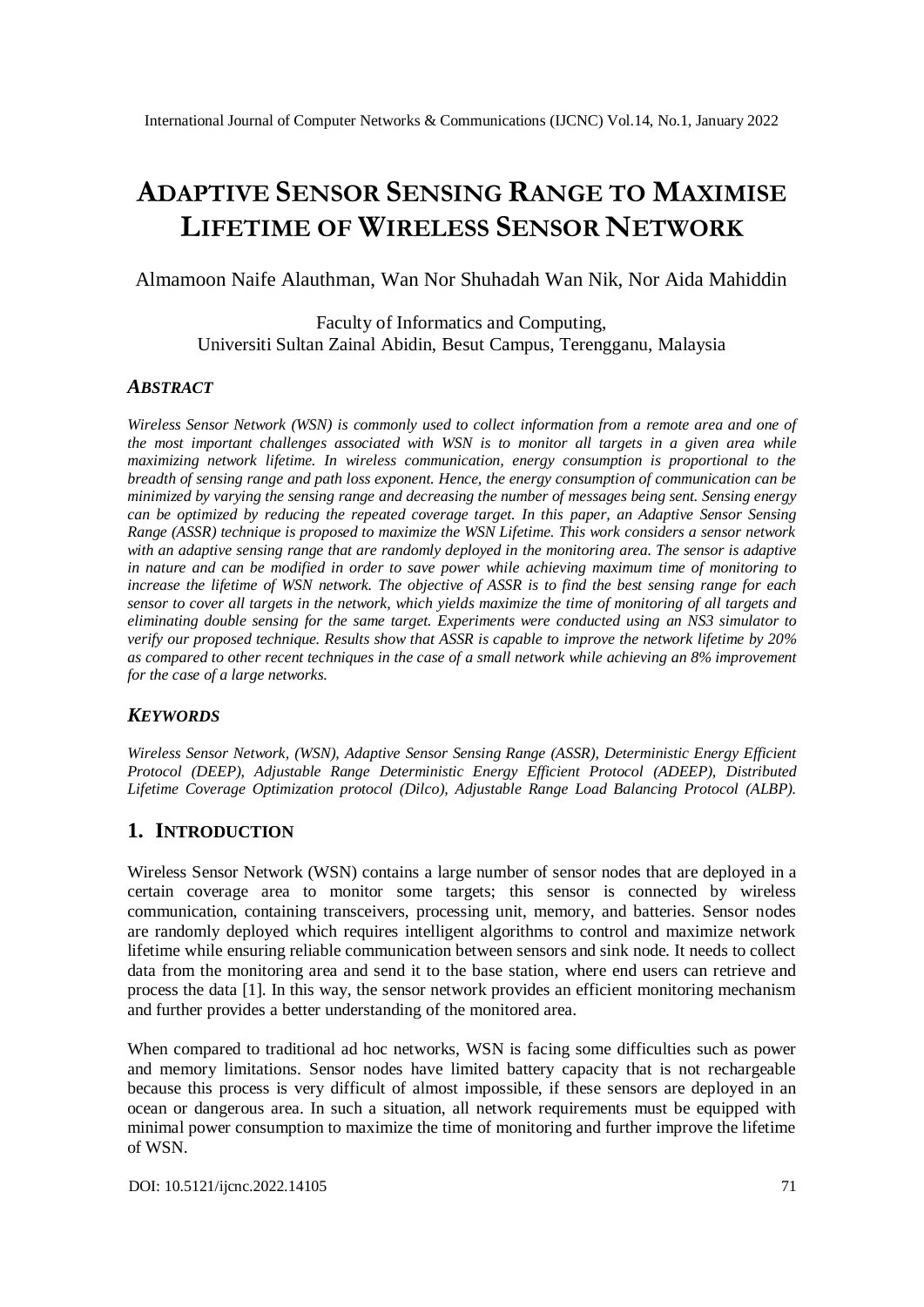In WSN, a low number of operating sensors can kill, or terminate the network, since some targets in the monitoring area became not covered, or some data is not transmitted to the base station. One of the primary objectives of a wireless sensor network is achieve continuous target monitoring to ensure that each target in the network is monitored by at least one active sensor. Regarding to wireless a sensor network energy constraint, it is important to dynamically change the state of sensor into sleep or active state to decrease power consumption, or by modifying the sensing range of the sensor. Such dynamic configuration allows minimization of power consumption while ensuring a good quality of monitoring [2]. Large sensing range increases energy consumption because they will require additional processing methods to improve the signal-to-noise ratio and achieve the desired confidence level of transmitting data for large distances [3]. Therefore, an adaptive sensing range will allow the reduction of power consumption by minimizing power usage data transmission. In this situation, a sensor node in WSN is responsible to collect data from monitoring area, processing it, then transmit these data to the base station or the sink sensor. Note that, data transmission process requires much more power than dataprocessing [4]. In WSN, location awareness, networking, data integration, and energy management are all important techniques that require extensive exploration and investigation [5].

Generally, there are two ways to reduce power consumption and further save more power in wireless sensor networks. The first way is to schedule the sensor state to the monitoring mode. In this mode, the sensor is active and consume power, and the other sensor nodes in the network will be set into a sleep mode which is considered as a low power mode. The second way is to modify the sensor sensing to reduce power consumption which further capable to lengthen the WSN lifetime [6].

This paper is organized as follows. In the next section (i.e., Section 2), related works on the concept of sensing range will be discussed. Then in Section 3 and 4, problem definition and use case example were presented, respectively. Further, Section 5 discusses the proposed algorithm (ASSR). Section 6 discusses simulation results, where the proposed algorithm is compared with four other recent algorithms in sensing range and with fixed sensing range algorithm, while the last section presents the conclusion.

# **2. RELATED WORK**

A heuristic algorithm for coverage problem and scheduling has been proposed in [7] to extend the lifetime of WSN by organizing the sensor coverage. In this paper, the author proposed a sensor deployment method based on discrete wavelet transform (DWT). A sensing model, called Smooth Sensing Range, was proposed in [8] which varying the sensing diameter. The author solved the problem by using an approximation algorithm and the sensing angle of many sensors is restrained. In [9], the author proposed a hybrid approach that combines a column generation method and an immune genetic algorithm to maximize the lifetime of WSN by using smooth ie varying of sensor sensing diameter. Further in [10], the author proposed an algorithm that enhances the target coverage by using limited node mobility called edge Based Centred Algorithm. This algorithm is based on a diagram that is used to split the sensing area into polygons. Recently, researchers developed integrated techniques for both coverage and connectivity problems. A barrier cover of wireless sensors is the asset of sensors located between two sides such that an object moving from top to bottom side or from bottom to topside to be detected by at least one sensor [11].

A coverage maximization was achieved when a sensor node can move to the low-density area. In other words, it divides the monitoring area into a grid, and the selected sensor node in the next round is situated in the low-density target cover [12]. The goal behind this method is to select the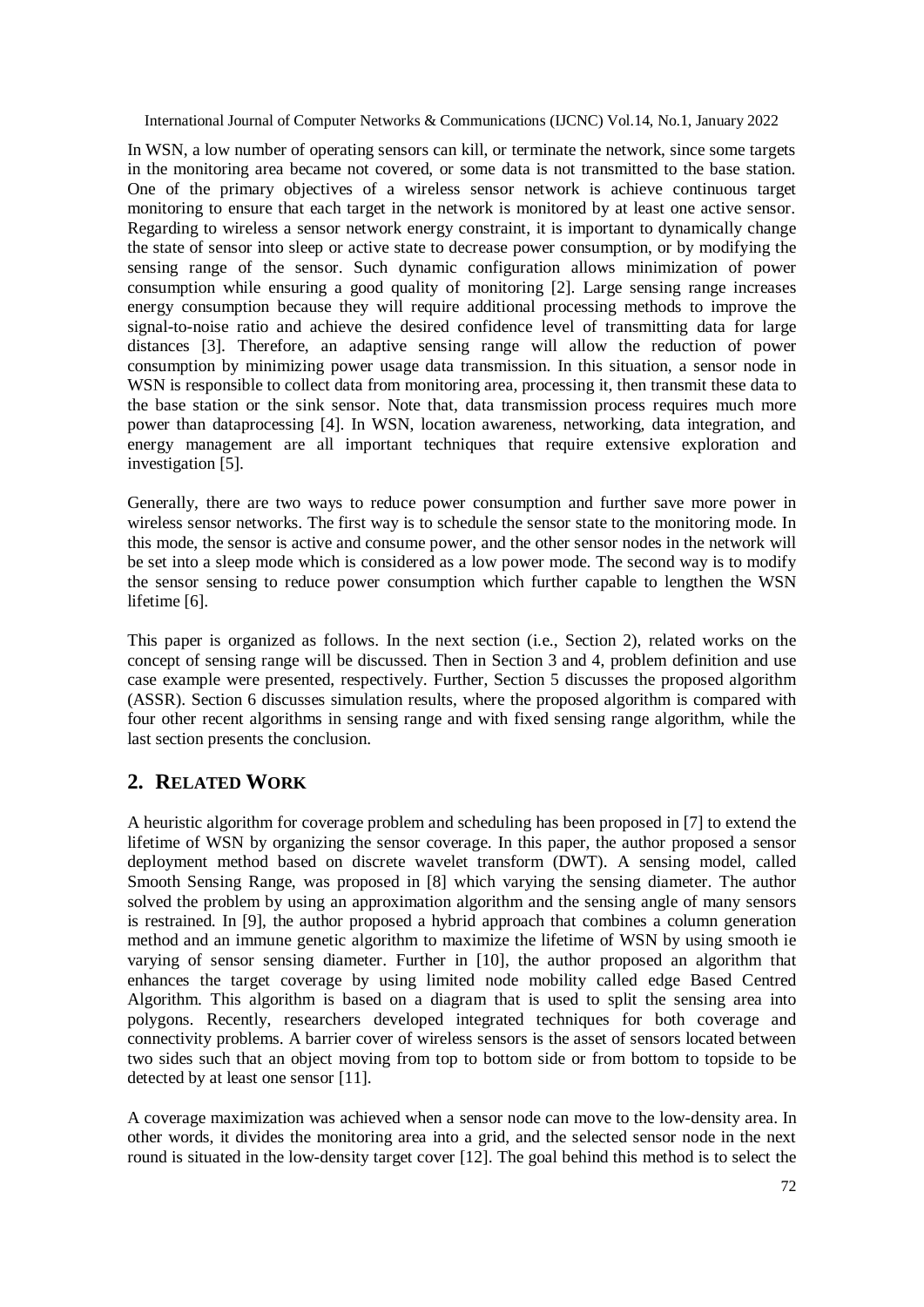smallest set of nodes in identifying the target coverage and determine the positions for the deployed sensor nodes in WSN. This method is not efficient in the area coverage with large network area where the monitoring of each target is necessary. In [13], the author considers the coverage problem as the most important problem, where they address the problem with the deployment of the smallest number of sensor node to reach coverage maximization. The authors propose three optimization models to reach this goal. The first model minimizes the number of sensors deployed in the area to attain high detection. Meanwhile, second optimization model minimizes the number of nodes deployed in some locations that require low coverage and further adjust the number of nodes deployed in other locations that require higher coverage. Then, the third model is based on the determination of available sensors positions by limiting the number of sensors for perfect coverage. In [14], the author implements Genetic Algorithm (GA) to solve coverage problem. This algorithm specifies the positions and the number of sensor nodes to be deployed in the area of targets in order to achieve maximum coverage. The application of this algorithm overloads the nodes so that it always leaves the nodes in active state. Further in [15], the author proposed a heuristic approach that based on column generation scheme to maximize the set of non-disjoint area, with adjustable sensing range to improve the lifetime of the WSN. In [16], the author encountered area coverage with varying sensing range by density control model which improves the sensor's coverage. Meanwhile in [17], target coverage problem with adjustable sensing range is formulated as a non-linear integer programming problem to maximize the network lifetime. In [18], the author proposed an algorithm that uses varying sensing ranges and exploits node motion to fix emerging cap holes. The algorithm selects the appropriate nodes by measuring the degree of interference and the residual energy of each sensor near the coverage area. Further in [19], a dual-tuning duty cycle table scheme is proposed. This scheme mainly consists of two duty cycle algorithms, an asynchronous tuning algorithm for active slot nodes in the same sensing area, and a continuous tuning algorithm for two adjacent nodes on the routing path with one active slot interval.

In [20], the author proposed a CS-based algorithm for efficient data transmission in WSN. It uses Multiple Objective Genetic Algorithms to improve the transmission range and sensing area. In [21], the author proposed a barrier coverage mechanism for adaptive sensing band utilization for WSN. It applies a probabilistic sensing model to evaluate the contribution of cooperative sensing to each sensor and to identify choke points in time and space during the barrier construction process. It then adjusts the sensor diameter for the sensors with the greatest quality contribution and then tabulates them to monitor the targets.

# **3. PROBLEM DEFINITION**

Assume that N sensors are randomly deployed to cover X targets with each sensor has an initial energy E and has the capability to varying its sensing range. Sensing range options are  $r1, r2...$ rn, corresponding to energy consumptions of e1, e2, …, en. Assume a base station (BS) or sink node located within the communication range of each sensor. One method to compute the sensor target coverage is to consider that a sensor covers a target, if the Euclidean distance between the sensor and target is no greater than sensing range. The formal problem definition is as follows: Given M targets with known location and energy constrained, WSN with N sensors are randomly deployed in the targets area, schedule the sensor nodes activity such that all targets are covered and the network lifetime is maximized.

The approach that we used in this study is to organize the sensors in sets, where only one sensor in the set is responsible for monitoring or sensing the target, and all other sensors are in sleep mode. Besides determining the set covers, we are also concerned with setting the sensing range of each active sensor. The goal is to use a minimum sensing range to minimize the energy consumption for monitoring all targets in the network to maximize the network lifetime, NS3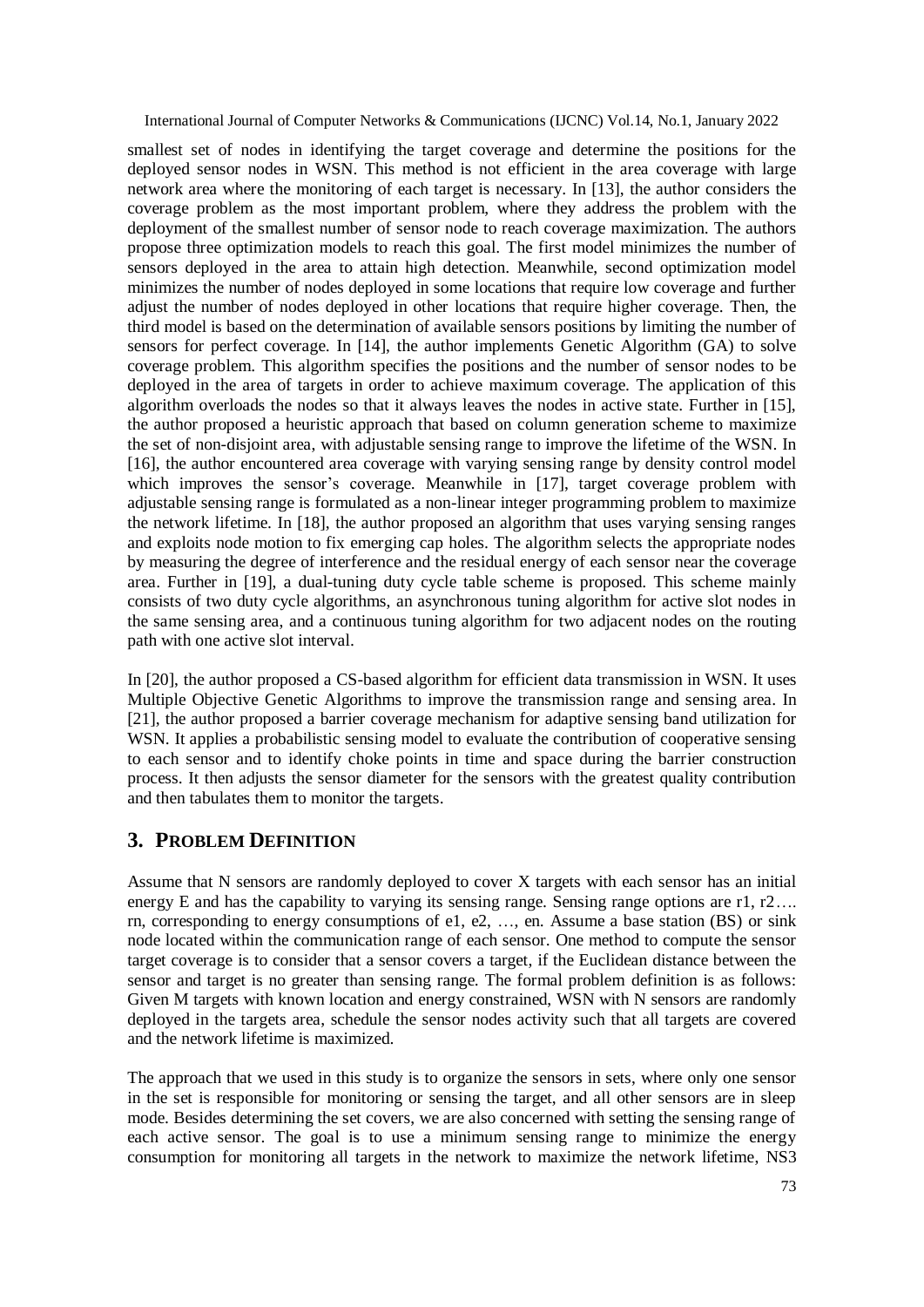simulation tools is used to test the proposed algorithm and compare it with a recent algorithm in this field.

## **4. USE CASE EXAMPLE**

Given an area of interest, the WSN aims to achieve maximum lifetime by consuming minimal power while covering all targets in the network area. The varying sensing range aims to schedule all feasible cover activities to maximize the lifetime of WSN and forward each sensor in such a way that it will not exceed its energy capacity. The following example shows how the adaptive sensing radius can reduce power consumption to maximize the WSN lifetime. In this example, let assume that there are four target  $(t1,t2,t3,t4)$  and five sensors  $(s1,s2,s3,s4,s5)$  with three sensing radius (SR1,SR2,SR3). SR1 is the minimum sensing radius, SR2 is the medium sensing radius, while SR3 is the maximum sensing radius (SR1<SR2< SR3) as shown in Figure 1.



Figure 1. Sensor Network for four targets and five sensors

Assume that the initial energy at each sensor is equal to 4, and  $ESR1=1$  (energy requires for one time with sensing radius SR1), ESR2=2 (energy requires for one time with sensing radius SR2), and  $ESR2 = 3$  (energy requires for one time with sensing radius  $SR2$ ).

In this sensor network, a sensor can be part of more than one set of scenario with six different sets can be obtained using the adaption of sensing radius SR1, SR2, and SR3 as the following: C1  $= \{(s2, SR2), (s5, SR1), C2 = \{(s1, SR2), (s4, SR2)\}, C3 = \{(s2, SR1), (s5, SR2)\}, C4 = \{(s2, SR2), (s4, SR2)\}$ SR1), (s4, SR1) (s5, SR1)},  $C5 = \{(s1, SR2), (s3, SR1), (s4, SR1)\}$ ,  $C6 = \{(s4, SR2), (s1, SR1),$ (s5, SR1)}, as shown in Figure 2.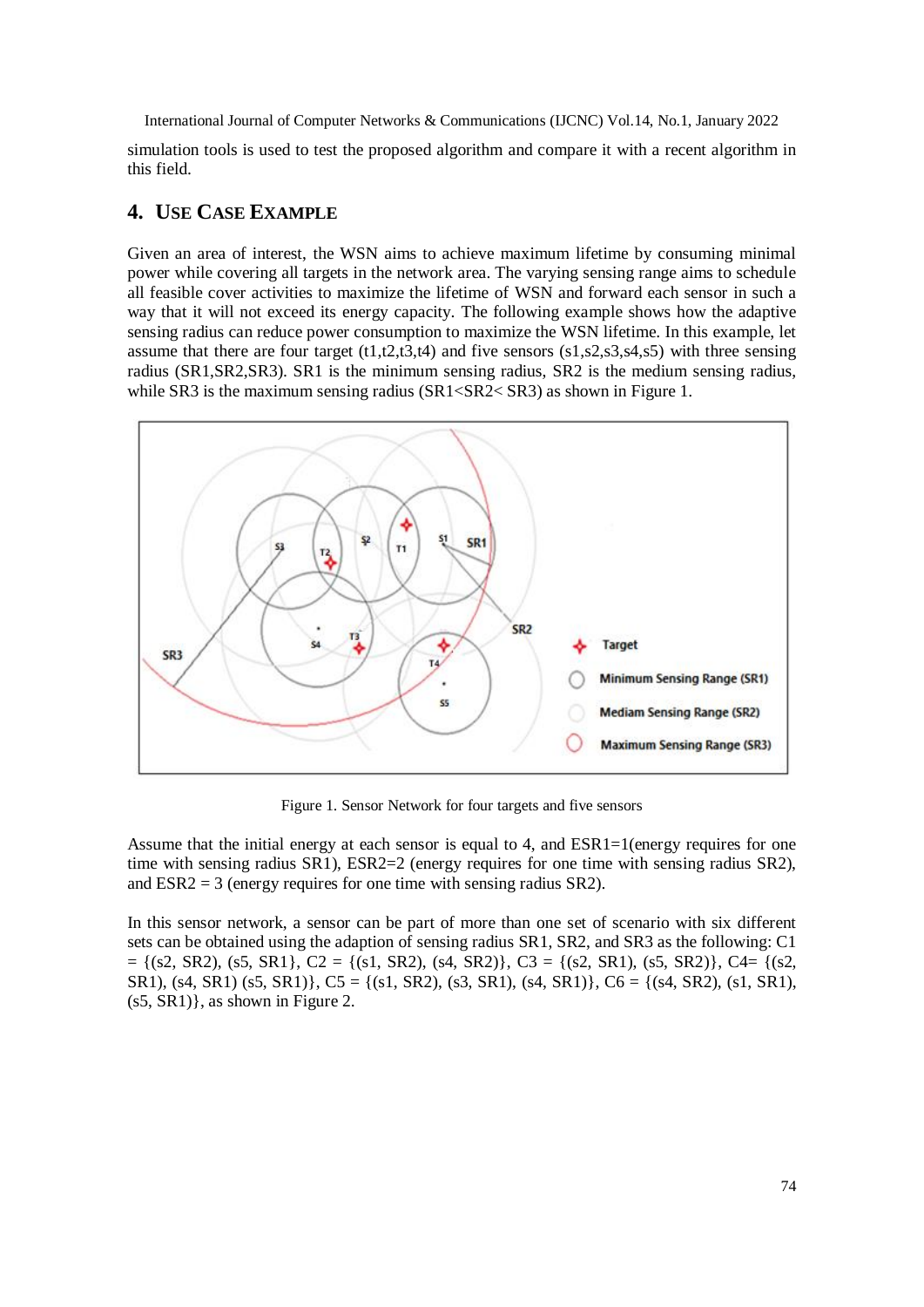

International Journal of Computer Networks & Communications (IJCNC) Vol.14, No.1, January 2022

Figure 2. Target cover with different sensing radius

If the sensor nodes do not have the adjustable sensing radius, then the life time if all the sensor using SR3 is one round (3 joule for each round) , and if using SR2 is two round (2 joule for each round) and if using SR1 is four round (1 joule for each round) as mention before , but when using adaptive sensing range the life time is increasing to six round which is equal to three times enhanced than traditional sensor network, assume the power consumption for each rounds as follow, round one  $s2(4-2=2)$ ,  $s5(4-1=3)$ , round two  $s1(4-2=2)$ ,  $s4(4-2=2)$ , round three  $s2(2-1)$  $=$  2), s5 (3-2=1), round four s2(1-1=0), s4 (2-1=1), s5 (1-1=0), round five s1(2-2=0), s4 (1- $1=0$ ,  $s3(4-1=3)$ , and finally round six  $s3(3-3=0)$  as shown in Table 1.

|       |                                           | <b>Power Level</b>          |               |          |               |          |
|-------|-------------------------------------------|-----------------------------|---------------|----------|---------------|----------|
| Round | <b>Power consumed</b>                     | Sensor 1                    | Sensor 2      | Sensor 3 | Sensor 4      | Sensor 5 |
|       | $s2(4-2=2)$ , $s5(4-1=3)$                 | 4                           |               |          |               |          |
|       | $s1(4-2=2)$ , s4 $(4-2=2)$                | 2                           | $\mathcal{L}$ |          |               |          |
|       | $s2(2-1=2), s5(3-2=1)$                    | 2                           |               |          | $\mathcal{D}$ |          |
|       | $s2(1-1=0)$ , $s4(2-1=1)$ , $s5(1-1=0)$   | $\mathcal{D}_{\mathcal{L}}$ |               |          |               |          |
|       | $s1(2-2=0)$ , s4 $(1-1=0)$ , s3 $(4-1=3)$ |                             |               |          |               |          |
|       | $s3(3-3=0)$                               |                             |               |          |               |          |

Table 1. Examples of life time rounds using adaptive sensing radius.

## **5. ADAPTIVE SENSOR SENSING RANGE (ASSR)**

The objective of this study is to maximize the monitoring time of all targets in the network area by sensors to increase the WSN lifetime because if there is any target that cannot be covered by at least one sensor, the network become useless and the goal of the network fails, and it is useless to have any sensors live after the network fails. There are two main questions that should be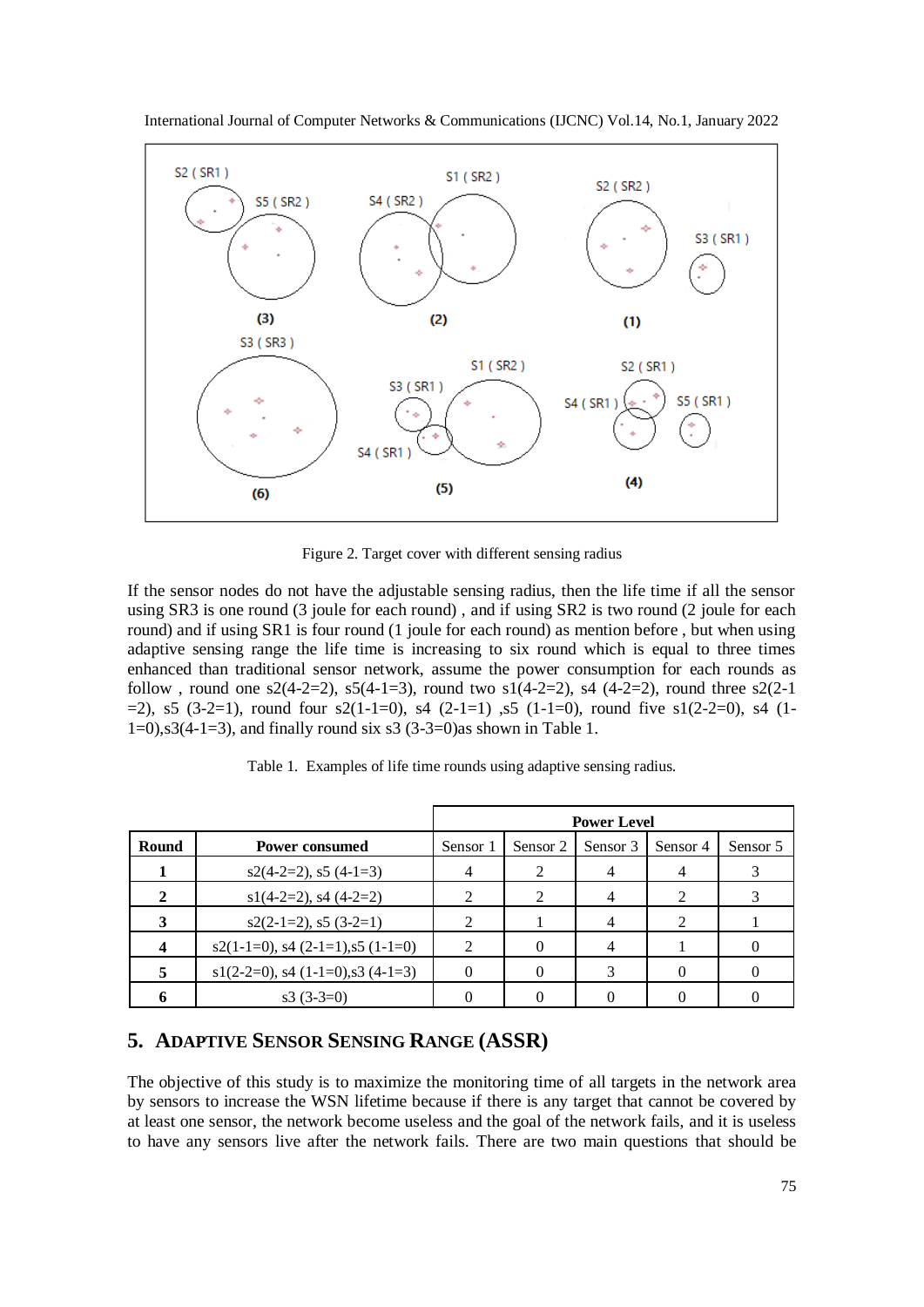answered. The first question is: which condition must the sensor use it to become an active or idle state, and the second question is: what should be the sensor sensing range if it decides to become inactive state?

At any time, each sensor in the network must be in one of the following three states; 1) active state, which means that the sensor monitors the target, 2) idle state, which means that the sensor only listens to other sensors (doesn't monitor the target), and 3) deciding state, which mean that the sensor monitors target, but may change its state to active or idle state.

The procedure is as follows: Assume that each sensor can communicate with its adjacent sensors with a maximum sensing range to find the covering of target. Each sensor broadcasts its battery level and covered targets to all its adjacent sensors, and then stays deciding with its maximum sensing range. However, when a sensor is in the decision state with range R (n), then it should change its state to one of the following states:

- Active state: with sensing range  $R(n)$  if there is a target at range R that are not covered by any other active sensors.
- Decision State: if all targets at range R are covered by an active sensor, then this sensor became in deciding state and decreases its sensing range to the next range R (n-1)
- Idle state or sleep state: when the sensing ranges of the sensor becomes  $R(0)$  which means that the sensing range is 0 as shown in Figure 3.
- If a target x has a small number of sensors that covers it (for example one, two, or three sensors), we assume a small number of sensors by 1, 2, or 3 sensors because there is at least one sensor to cover the target. When the power level of this sensor is exhausted, then it has to make a choice between the other two sensors to cover the target. In other words, this is a poor target, where it has a small number of sensors that cover it. Then, the sensor with the highest energy level will then enter into active mode. In this situation, the rest will enter an idle or sleep mode state, until this sensor that cover this target exhaust its battery level below than these idle sensors. Then if that the case, one of the rest sensors is entering the active state for the rest of time.



Figure 3. Diagram for deciding range and sensing range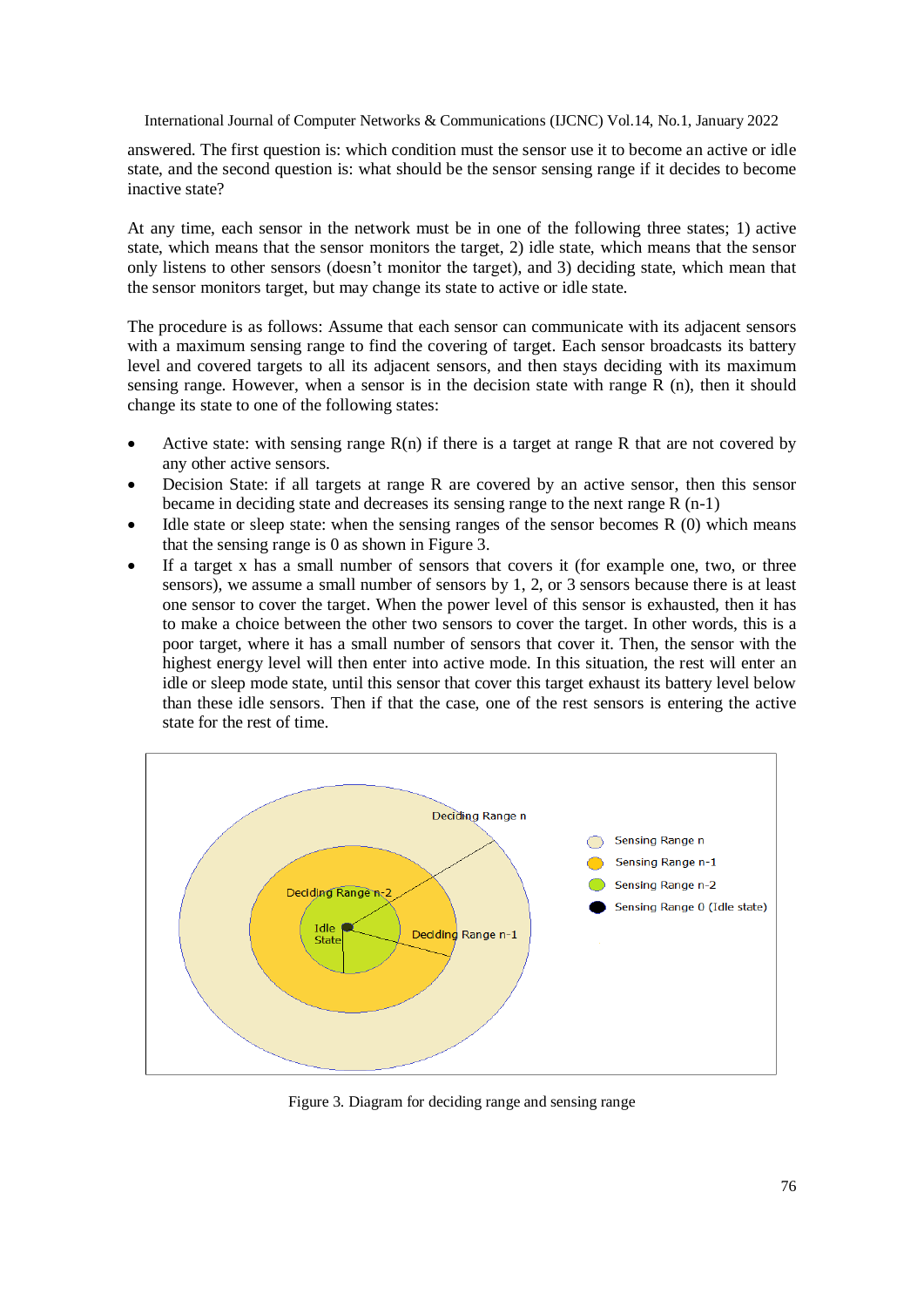- If a target x has a large number of sensors that cover it (for example more than three sensors) and if the number of sensors is 4 or above, then we assume that this is a large number because there are many choices available to cover this target. Therefore, regarding a sensing range and power level, (in this case, it is a rich target), then the overall sensors will cover this target. The sensor that does not cover many targets or the sensor that has a small number of targets in its sensing range (poorest target cover), will be placed an active mode state to cover this target. If there are several such sensors, then the sensor that has the largest battery level among them is put into an active state to cover this target as shown in Figure 4.
- After all sensors have decided their states whether it is an active mode or idle mode (sleep), each sensor will stay in that state some of time (the duration depends on the nature of the target that we need to sense. For example, if the target is moving then this period is small. Meanwhile, if the target is stationary or not moving then this period will be long), or until there is an active sensor exhausts its power, and its power level dropped to the level less than other sensor in the sleep mode state.



Figure 4. Flow chart for proposed technique (ASSR)

## **6. RESULTS AND DISCUSSIONS**

In this section, we evaluate the performance of centralized and distributed algorithms and analyse the data generated from the simulations. We have simulated a fixed sensing range with varying sensing range. For the simulation environments, a static wireless network of sensors and targets which are scattered and random in 100m x 100m area is considered as in [22] which yield a small network. Menawhile, an environment with 1000m x 1000m is considered as in [23] which represents a large network in order to show the robustness of the proposed technique. We assume that the communication range for each sensor is two times the sensing range. The energy model is the linear model  $e = c * r$ , where r is the distance from sensor to target (sensing range) as describe in [24], and  $E = 10$  is the sensor starting energy. For both energy models, the simulation results are consistent. It indicates that network lifetime increases with the number of sensors and decreases as more targets have to be monitored. All simulation parameter values are summarized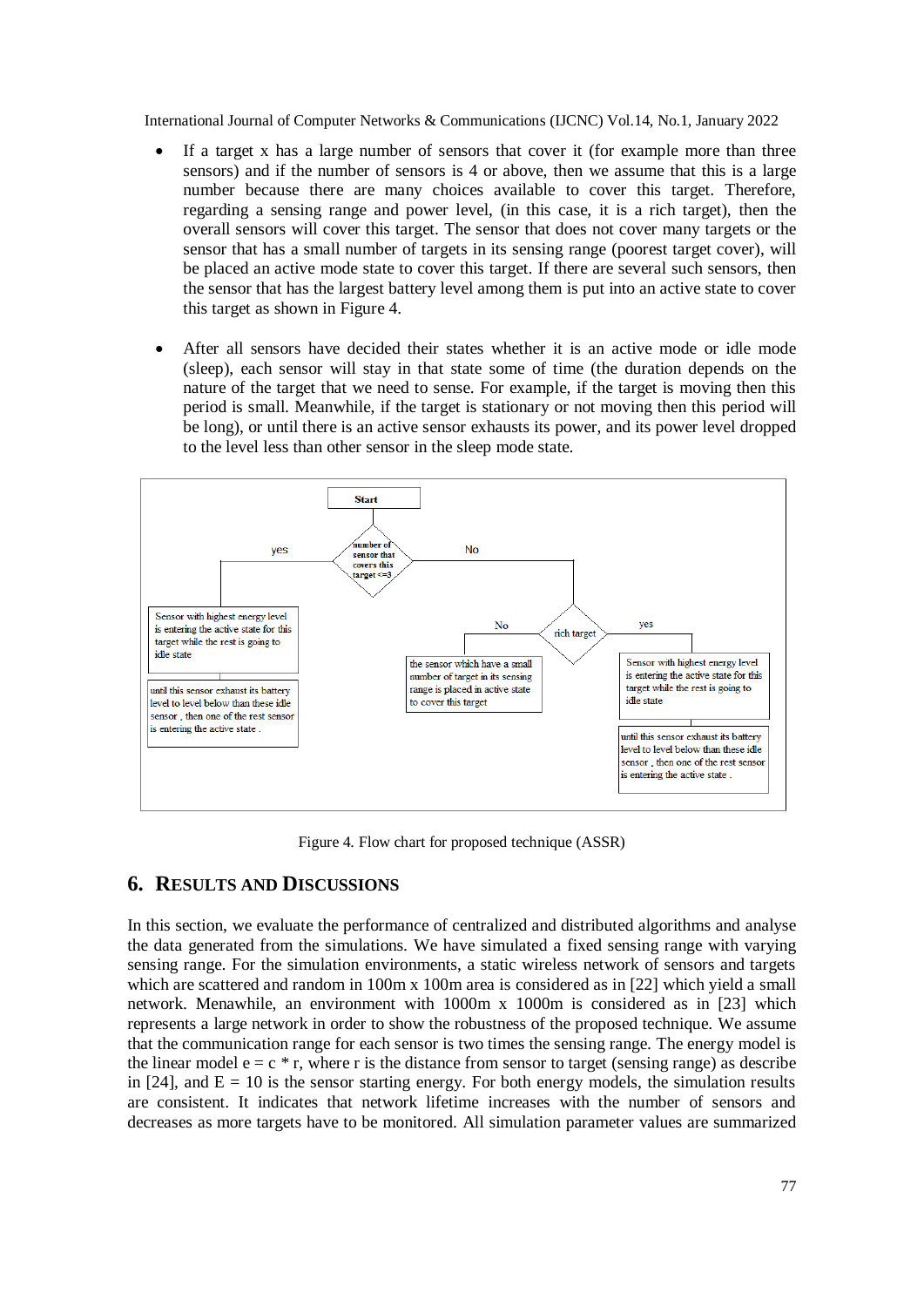and shown in Table 2. These values are considered from [25] in order for comparison purposes between proposed technique and other existing techniques.

| <b>Parameter</b>        | <b>Value</b>       |  |  |
|-------------------------|--------------------|--|--|
| Number of sensor node   | $10 - 200$         |  |  |
| <b>Number of Target</b> | $40-120$           |  |  |
| sensing range           | $5m - 60m$         |  |  |
| <b>Monitoring Area</b>  | $100m \times 100m$ |  |  |
| <b>Initial energy</b>   | 5 J                |  |  |

Table 2. Simulation parameters

Experiments were executed by varying the number of sensors and the lifetime is calculated from the beginning of the execution of monitoring target until the time that the first target is does not cover by any sensor. We also vary the maximum sensing range, and numbers of targets with various experiment scenarios. The corresponding data and graphs were presented in the following sections.

In Table 3, we use the same number of sensors i.e., between 10-200sensors.The number of targets in this simulation is 40. We simulated four different existing algorithms, namely ALBP, DEEP [26], ADEEP [27]. and Dilco [28], and compare with our proposed ASSR technique and analyse the sensing range problem. The results indicate that the network lifetime increases with the number of sensors, and the network lifetime using the proposed algorithm is better than the four previous algorithms including the fixed range scenario. As shown in all experiments, the network with fixed sensing range consumes more power than the network that using varying sensing range. Figure 5 shows the graph result obtained from fixed range, ALBP, DEEP, ADEEP, Dilco algorithms against our proposed algorithm.

| <b>Sensor Number</b> | <b>Fixed Sensing Range</b> | <b>ALBP</b> | <b>DEEP</b> | <b>ADEEP</b> | <b>Dilco</b> | <b>Proposed</b> |
|----------------------|----------------------------|-------------|-------------|--------------|--------------|-----------------|
| 10                   | 5.2                        | 6.8         | 8.2         | 13.3         | 14           | 16              |
| 20                   | 7.6                        | 10.3        | 12.1        | 18.2         | 18.2         | 24.4            |
| 40                   | 10.2                       | 13          | 19.2        | 23.3         | 25           | 29.2            |
| 60                   | 17.8                       | 18.4        | 26.5        | 29.2         | 28.2         | 38.2            |
| 80                   | 27.5                       | 26.8        | 38.6        | 44.2         | 43.2         | 56.3            |
| <b>100</b>           | 31.2                       | 33.6        | 52.2        | 61.2         | 62.2         | 70.8            |
| 120                  | 38.2                       | 43.6        | 63.2        | 70.1         | 72.2         | 80.5            |
| 140                  | 43.6                       | 54.2        | 75.2        | 81.1         | 83.4         | 92.3            |
| 160                  | 48                         | 54.6        | 81.2        | 88.8         | 90.4         | 103.4           |
| 180                  | 54.8                       | 60.2        | 92.6        | 97           | 104.2        | 112.4           |
| <b>200</b>           | 59.1                       | 66          | 99.3        | 106.4        | 114.4        | 122.3           |

Table 3. The lifetime (in second) of WSN with 40 targets for different sensing range algorithms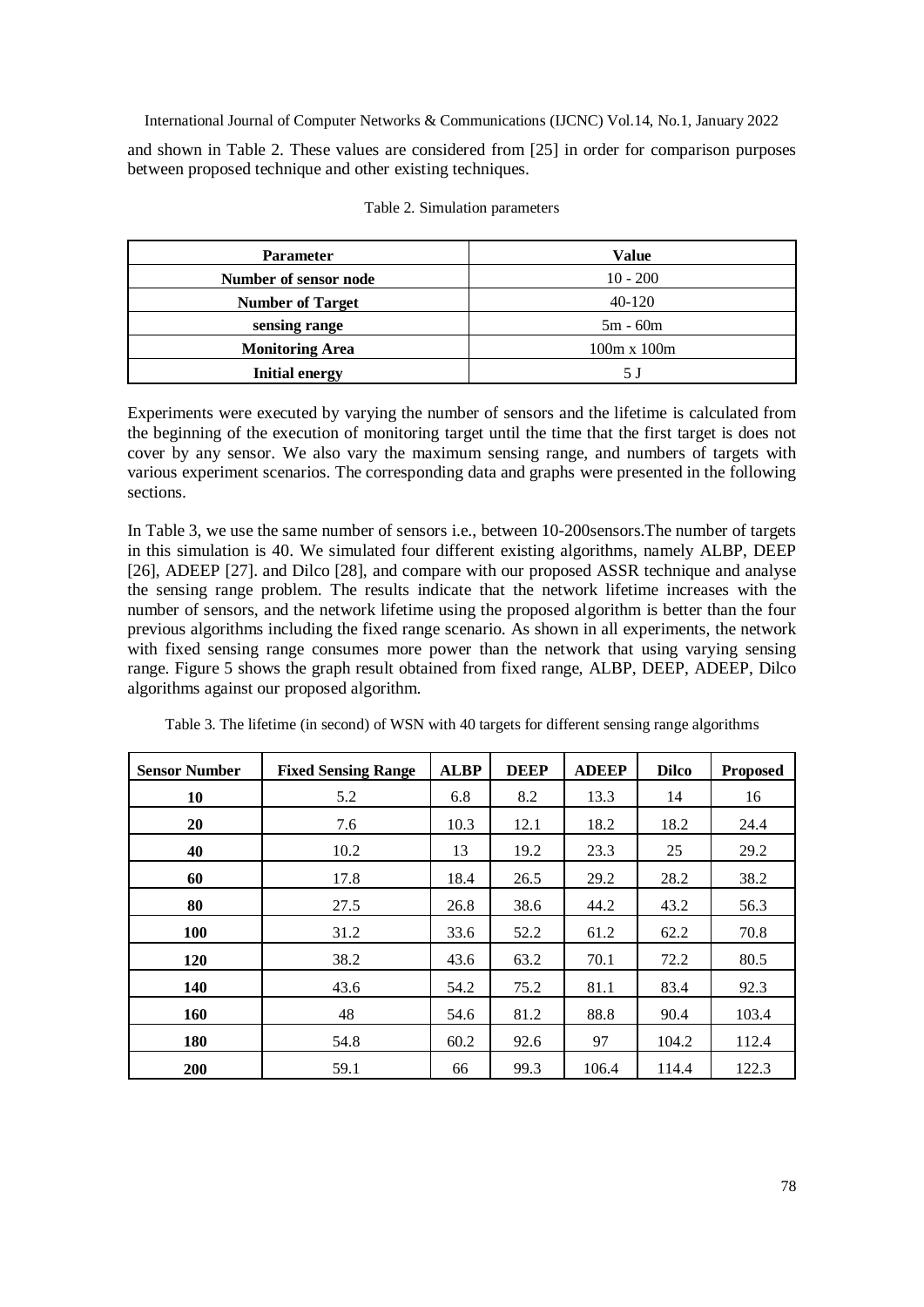

International Journal of Computer Networks & Communications (IJCNC) Vol.14, No.1, January 2022

Figure 5. Network lifetime for fixed range, ALBP, DEEP, ADEEP, Dilco algorithms and our proposed technique obtained for 40 targets.

Results from second experiment is shown in Table 4. In this experiment, we use the same number of sensors i.e., between 10-200sensors, with the number of targets are 70 targets. The results obtained indicate that the network lifetime is decreased when the number of targets is increased. Further, as shown in the result, the WSN lifetime obtained from our proposed technique (i.e., ASSR) is better than the four other algorithms. As shown in Table 4, the proposed technique ASSR needs to be in a network that contain 200 sensorsfor122.3 seconds until the first target becomes uncovered. Meanwhile, Dilco algorithm needs 114.4 seconds, ADEEP needs 106.4 seconds, DEEP needs 99.3 seconds, ALBP needs 65seconds, and the fixed sensing range needs 59 seconds. These results proved that our proposed technique is far better than ALBP algorithm by100%, DEEP by 23%, ADEEP by 15.5%,and Delco by 8%.The network that is using fixed sensing range consumes more power than the network that is using varying sensing range. This is because of power consumption to monitor more than one target at the same time. Figure 6 shows the graph for comparison results for different sensing range algorithms. As expected, the results show that the proposed technique is the best technique when compared with other existing algorithms by approximately 8% due to network life time.

| Table 4. The lifetime of WSN with 70 targets for different sensing range algorithm |  |  |  |
|------------------------------------------------------------------------------------|--|--|--|
|------------------------------------------------------------------------------------|--|--|--|

| <b>Sensor Number</b> | <b>Fixed Sensing Range</b> | <b>ALBP</b> | <b>DEEP</b> | <b>ADEEP</b> | <b>Dilco</b> | <b>Proposed</b> |
|----------------------|----------------------------|-------------|-------------|--------------|--------------|-----------------|
| 10                   |                            | 4.2         | 5.2         | 8.2          | 9.2          | 9.4             |
| 20                   | 5.2                        | 7.4         | 8.2         | 12.4         | 12.8         | 16.6            |
| 40                   | 7.2                        | 10.4        | 12.4        | 16.2         | 19.4         | 23.2            |
| 60                   | 10.4                       | 13.6        | 16.4        | 20.4         | 24.6         | 28.8            |
| 80                   | 15.6                       | 18.2        | 21.4        | 26.6         | 32.4         | 35.8            |
| <b>100</b>           | 20.4                       | 24.6        | 30.2        | 33.2         | 40.6         | 44.2            |
| 120                  | 26.2                       | 29.8        | 38.6        | 40.4         | 51.8         | 54.8            |
| 140                  | 31.4                       | 35.8        | 44.8        | 48.4         | 60.6         | 65.2            |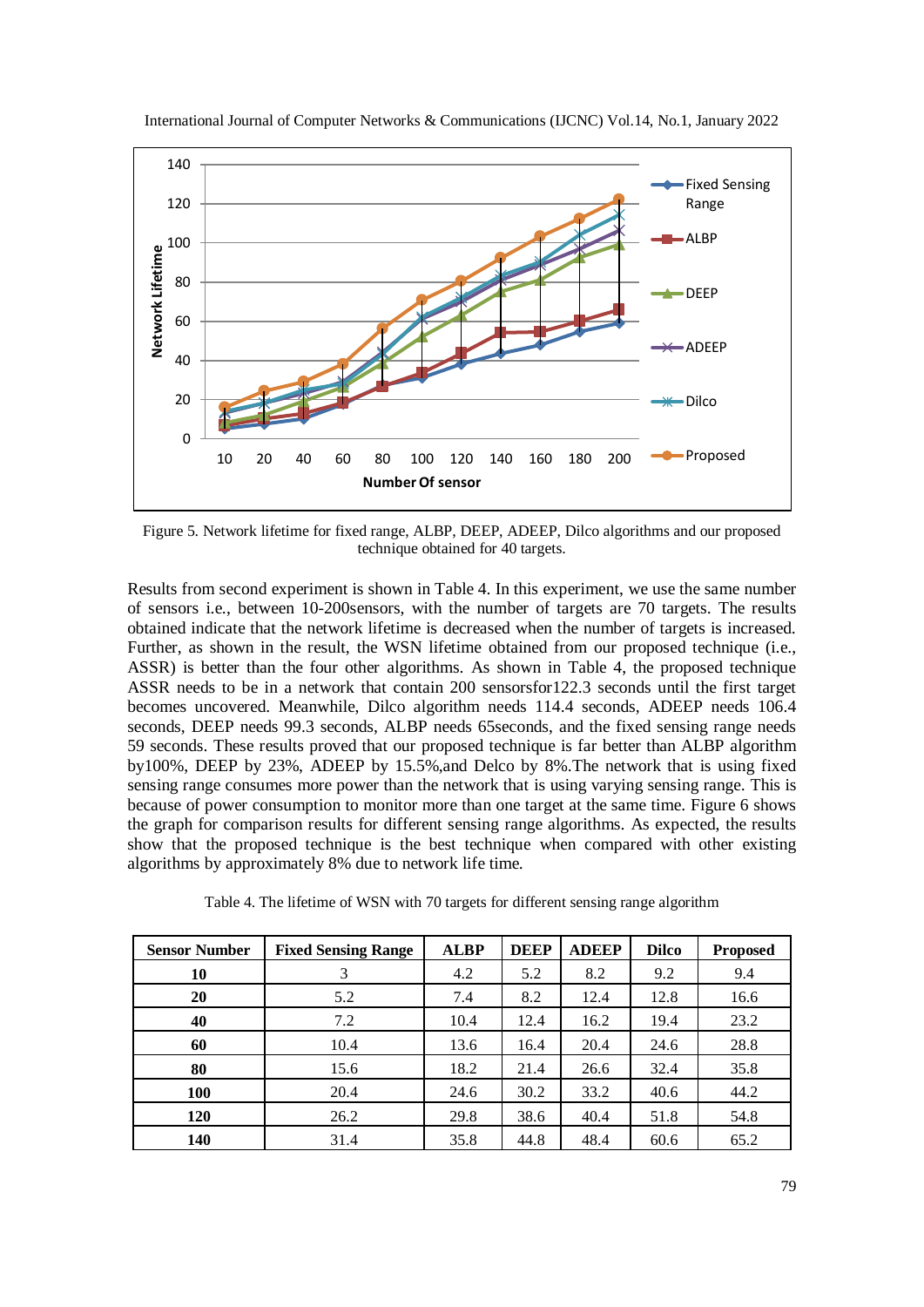International Journal of Computer Networks & Communications (IJCNC) Vol.14, No.1, January 2022

| 160 | 36.8 | 40.6 | 56.4                                  | 59.2 | 71<br>1.4 | 77.4  |
|-----|------|------|---------------------------------------|------|-----------|-------|
| 180 | 41.0 | 48.2 | 65.8                                  | 72.4 | 85.8      | 90.2  |
| 200 | 49.6 | 56.2 | <b>__</b><br>$\overline{\phantom{a}}$ | 85.6 | 96.6      | 102.4 |



Figure 6. Network life time between fixed range, ALBP, DEEP, ADEEP, Dilco and proposed technique for 70 targets.

Results from the last experiment is shown in Table 5. In this experiment, we use different number of sensors as compared with previous experiments. We use large number of sensors to design a huge network density. Number of sensors considered in this experiment is between 300-1500 sensors and the number of targets is 120.As shown in the result, our proposed technique ASSR needs to be in a network that contain 1100 sensors for 393 seconds until the first target becomes uncovered, while Dilco needs 378 seconds, ADEEP needs 361 seconds, DEEP needs 337 seconds, ALBP needs 318 seconds, and fixed sensing range needs 302 seconds. These results proved that the ASSR is far better than ALBP by 23%, DEEP by 17%, ADEEP by 9%, and Delco by 4%. Therefore, in summary, for small and large networks, the network that using fixed sensing range, consumes more power than the network that using varying sensing range. Figure 7 shows the graph comparison result for different sensing range algorithms, and it is proved that our proposed technique is the best technique as compared to other technique in terms of network lifetime.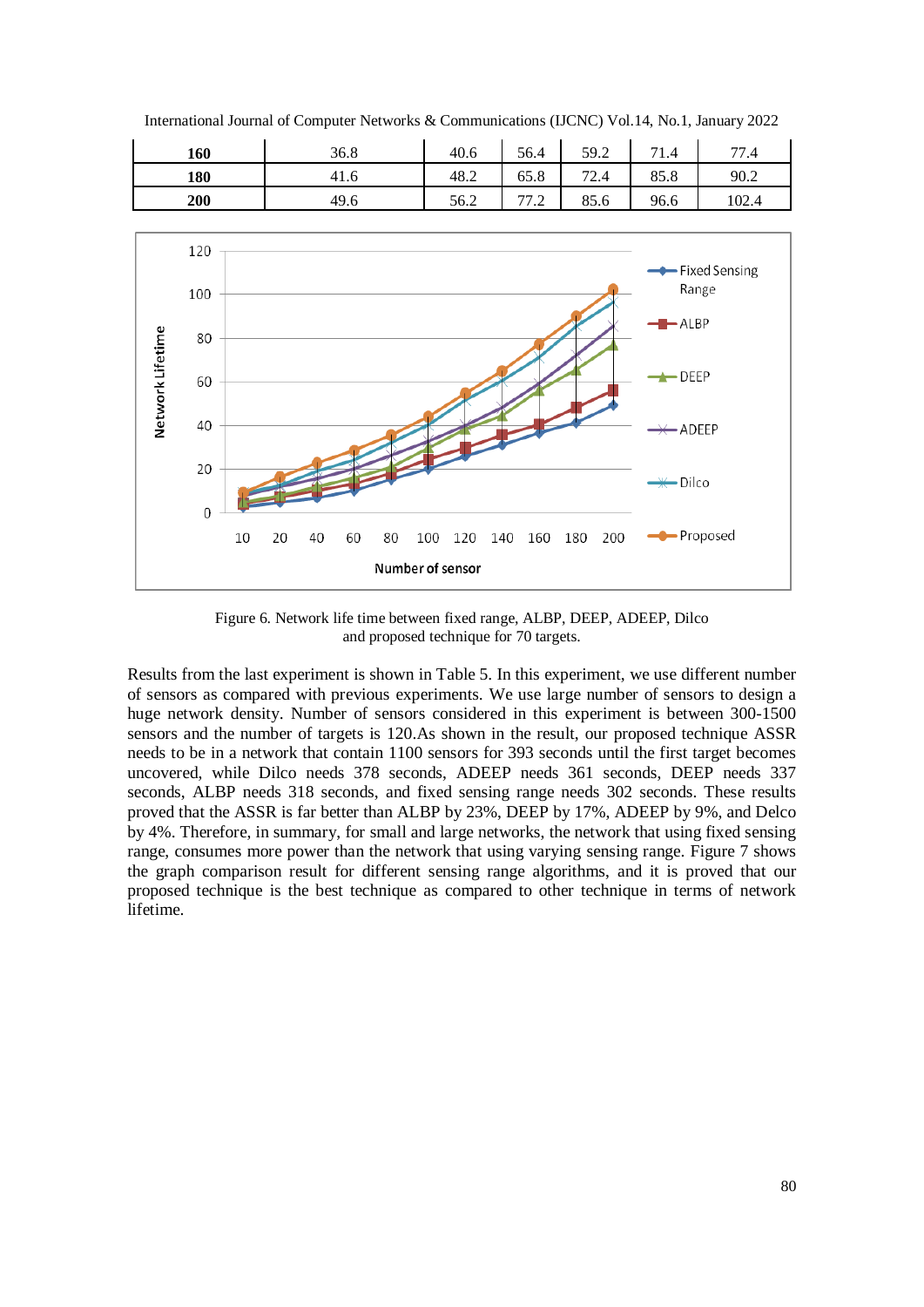**Sensor Number Fixed Sensing Range ALBP DEEP ADEEP Dilco Proposed 300** 78 81 96 101 109 112 **500** 119 125 142 154 170 176 **700 198 203 224 238 267 274 900** 262 271 298 319 347 356 **1100** 302 318 337 361 378 393 **1300** 349 365 389 423 460 472 **1500** 372 398 421 458 492 506

International Journal of Computer Networks & Communications (IJCNC) Vol.14, No.1, January 2022 Table 5. The lifetime of Large WSN with 120 targets for different sensing range algorithm



Figure 7. Network life time between fixed range, ALBP, DEEP, ADEEP, Dilco and proposed technique for 120 targets

# **7. CONCLUSION**

In this paper, we proposed a scheduling strategy technique for the target coverage problem of WSN with varying sensing range named Adaptive Sensor Sensing Range (ASSR). The problem addressed in this study is on how to achieve maximum network lifetime by varying the sensor sensing range, while all targets in the network are covered and sensor energy resources are constrained. Our proposed technique solved the power dissipation problem as it senses the same target with many sensors and maximize the network life by decreasing the power dissipation due the sensing range. The experiment results using NS3 simulation tool showed that the proposed technique (i.e., ASSR) is capable to lengthen the network lifetime when compared with fixed sensing range technique, and other four recent techniques addressed this problem by 20% in small network, and approximately 8%.in large network. Finally, we conclude that the delay of massages that have been sent in the network from sensors to the base station is an important factor that must be taken into consideration in designing future solutions.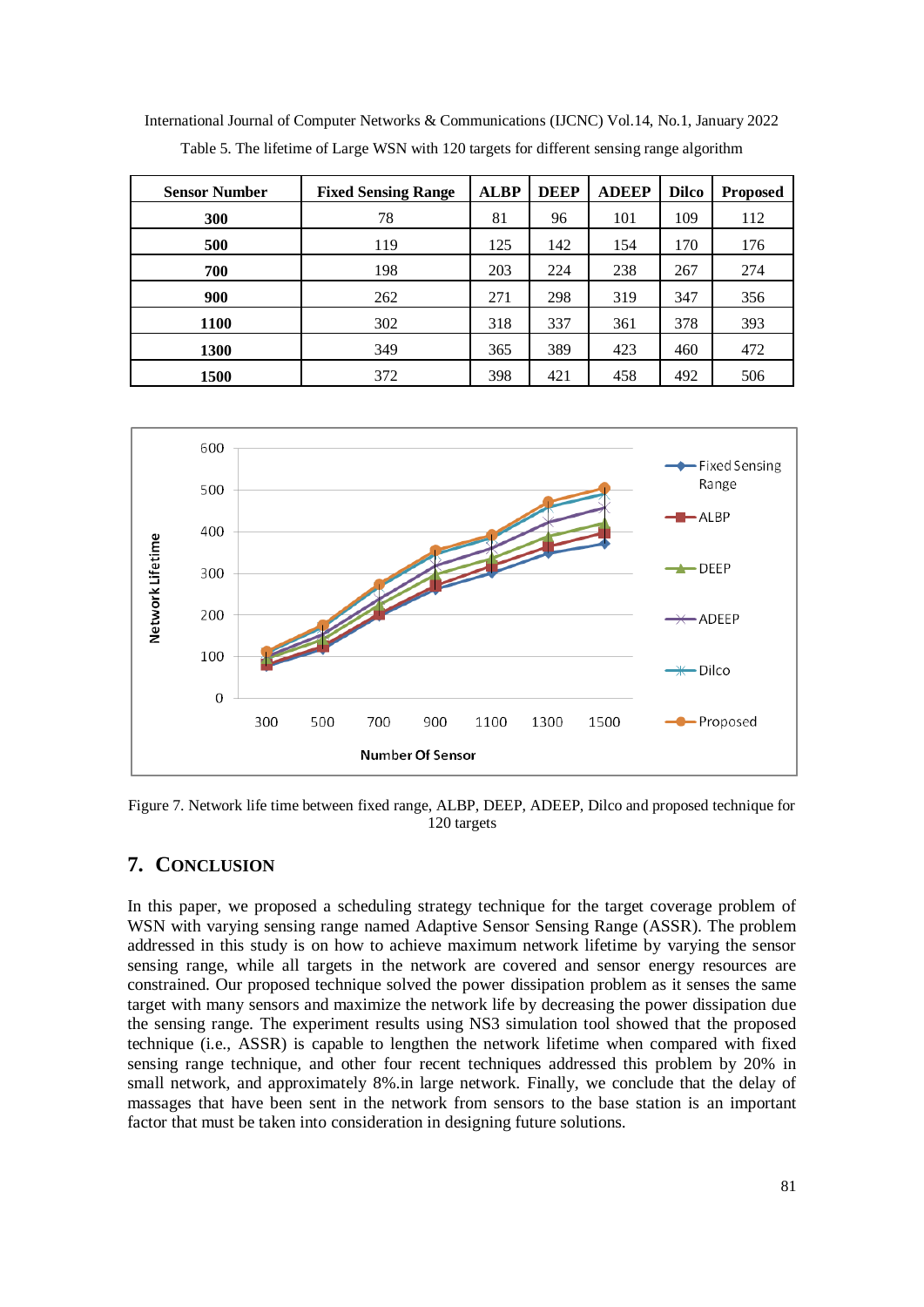#### **REFERENCE**

- [1] R. Hahn and H. Reichl, "Batteries and power supplies for wearable and ubiquitous computing," in Proc. 3rd Int. Symp. Wearable Computers, (1999).
- [2] X. Wang, G. Xing, Y. Zhang, R. Pless C. Lu, and C. Gill. Integrated Coverage and Connectivity Configuration in Wireless Sensor Networks. In Sensys, Nov (2003).
- [3] A. Gallais, F. Ingelrest, J. Carle and D. Simplot-Ryl, [Preserving Area Coverage in Sensor Networks](http://dx.doi.org/10.1109/INFCOM.2007.292)  [with a Realistic Physical Layer,](http://dx.doi.org/10.1109/INFCOM.2007.292) in Proc. IEEE International Conference on Computer Communications (INFOCOM, mini symposium), Anchorage, Alaska, pp. 2416–2420, (2007)
- [4] G. J. Pottie and W. J. Kaiser, "Wireless integrated network sensors", [Communications of the](https://dl.acm.org/toc/cacm/2000/43/5)  [ACMVolume 43Issue 5M](https://dl.acm.org/toc/cacm/2000/43/5)ay, pp 51–58 ,(2000)
- [5] Hong Tao ZHANG "Key Technologies of Wireless Sensor Networks: A Review"IOP Conf. Series: Journal of Physics: Conf. Series 1087 (2018) 062014.
- [6] M. Cardei, J. Wu, N. Lu and M. O. Pervaiz, "Maximum Network Lifetime with Adjustable Range," IEEE International Conference on Wireless and Mobile Computing, Networking and Communications, August (2015).
- [7] H.Yang , Z.l Wang ,X.B Li ''Anovek sensor deployment method based on image processing and wavelet transform to optimize the surface coverage in WSNs'' Chinese Journal of Electrnic , Vol.25,No.3,pp.495-502 , (2016)
- [8] A.Dhawan and A. Zelikovsky '' Maximum lifetime of sensor network with adjustable sensing range'' 7th ACIS international conference on software engineering , artificial intelligence , Networking and parallel and distributing computing pp.285-289, (2006)
- [9] Liu Shufen, GAO Sihua, BAO Tie and ZHANG Yikum ''Ahybrid approach to maximize the lifetime of directional sensor network with smoothy varying sensing range '' Chinese Journal of Electronics (CJE) vol.26, No.4,(2017)
- [10] Aliyu, M., Abdullah A, Chizari H Sabbah T, Altameem A '' Coverage enhancement algorithems for distributed mobile sensor deployment in wireless sensor network '' International Journal for distributed sensor network 12(3), 1-9 (2016)
- [11] T. Mishra, A. R. Panda, M. R. Lenka, D. Mahapatra and A. R. Swain, "Energy Efficient Coverage and Connectivity with Varying Energy Level in WSN," IEEE, 2015 International Conference on Computational Intelligence and Networks march,(2015).
- [12] X. M. Guo, C. J. Zhao, X. T. Y. e. a. 'A deterministic sensor node deployment method with target coverage based on grid scan' Chinese Journal of Sensors and Actuators, 25(1):104–109. (2012).
- [13] Alduraibi Fahad, N. L. and Younis, M' Coveragebased node placement optimization in wireless sensor network with linear topology' In (ICC), C., editor, IEEE International Conference on. IEEE. IEEE International Conference on. IEEE (2016)
- [14] Omar Banimelhem, Moad Mowafi, and Walid Aljoby ''Genetic algorithm based deployment in hybrid wireless sensor networks'', Communications and Network. Vol.5 , No.4 (2013)
- [15] R. Cerulli, R. De. Donato and A. Raiconi "Exact and heuristic methods to maximize network lifetime in wireless sensor networks with adjustable sensing range", European Journal of Operation Research 220(1), pp.58-66, (2012)
- [16] Vyacheslay, Zalyubovsiky, Adil Erzin, Sergey Astrakov and Hyunseung Choo" Energy- efficient area coverage by sensors with two adjustable sensing range", 7th international conference on Modeling and Optimization in Mobile, Ad Hoc and Wireless Networks, pp. 305-312, IEEE, (2009)
- [17] D. Arivudainambi, R. Pavithra & P. Kalyani " Cuckoo search algorithm for target coverage and sensor scheduling with adjustable sensing range in wireless sensor network'' Journal of Discrete Mathematical Sciences and Cryptography, (2020)
- [18] B. Khalifa, A. M. Khedr and Z. Al Aghbari, "A Coverage Maintenance Algorithm for Mobile WSNs with Adjustable Sensing Range," in IEEE Sensors Journal, vol. 20, no. 3, pp. 1582-1591, 1 Feb.1, (2020).
- [19] GuopengLi, Fufang Li, Tian Wang, Jinsong Gui "Bi-adjusting duty cycle for green communications in wireless sensor networks" Li et al. EURASIP Journal on Wireless Communications and Networking (2020) 2020:166
- [20] M. A. Mazaideh and J. Levendovszky, "A multi-hop routing algorithm for WSNs based on compressive sensing and multiple objective genetic algorithm," in *Journal of Communications and Networks*, vol. 23, no. 2, pp. 138-147, April (2021).